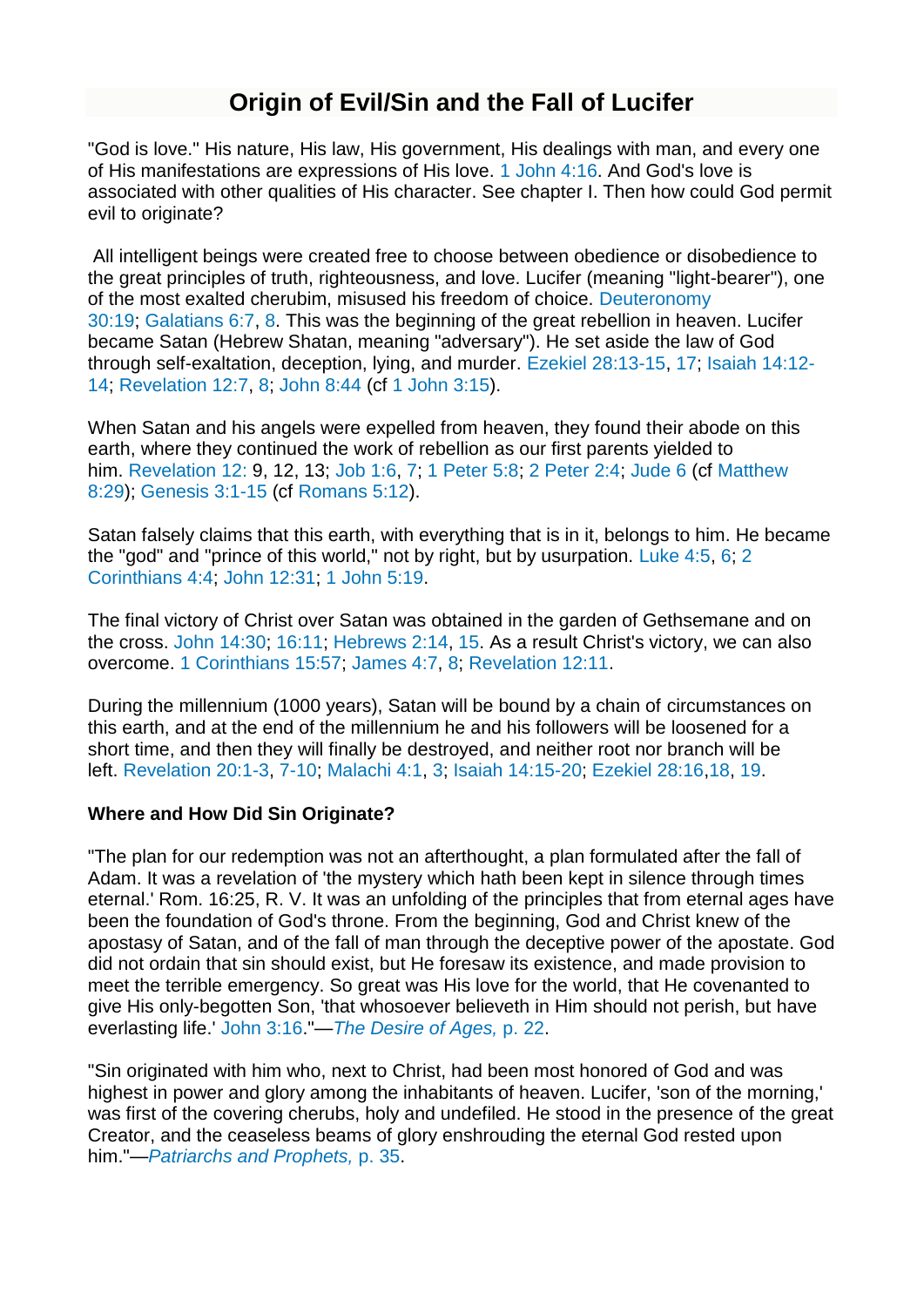Satan puts the following questions into the minds of infidels: If God knew that our first parents would fall into temptation, why did He create them? Or, why didn't He, instead, create a different man and a different woman, who would not fall when tempted? But he does not ask the same questions about himself, since he is the originator of sin, and the one who tempted Adam and Eve to transgress God's command. The origin of sin is a mystery to us. Deuteronomy 29:29.

"There are thousands today echoing the same rebellious complaint against God. They do not see that to deprive man of the freedom of choice would be to rob him of his prerogative as an intelligent being, and make him a mere automaton. It is not God's purpose to coerce the will. Man was created a free moral agent. Like the inhabitants of all other worlds, he must be subjected to the test of obedience; but he is never brought into such a position that yielding to evil becomes a matter of necessity. No temptation or trial is permitted to come to him which he is unable to resist. God made such ample provision that man need never have been defeated in the conflict with Satan."—*Patriarchs and Prophets,* pp. 331- 332.

"The law of love being the foundation of the government of God, the happiness of all intelligent beings depends upon their perfect accord with its great principles of righteousness. God desires from all His creatures the service of love—service that springs from an appreciation of His character. He takes no pleasure in a forced obedience; and to all He grants freedom of will, that they may render Him voluntary service."—*Patriarchs and Prophets,* p. 34.

"But there was one [Lucifer] that chose to pervert this freedom. Sin originated with him who, next to Christ, had been most honored of God and who stood highest in power and glory among the inhabitants of heaven."—*The Great Controversy,* p. 493.

"When the conflict was renewed upon the earth, Satan again won a seeming advantage. By transgression, man became his captive, and man's kingdom also was betrayed into the hands of the archrebel. Now the way seemed open for Satan to establish an independent kingdom, and to defy the authority of God and His Son." —*Patriarchs and Prophets,* p. 331.

"At the time when sin had become a science, when the hostility of man was most violent against heaven, when rebellion struck its roots deep into the human heart, when vice was consecrated as a part of religion, when Satan exulted in the idea that he had led men to such a state of evil that God would destroy the world, Jesus was sent into the world, not to condemn it, but, amazing grace! to save the world. The unfallen worlds watched with intense interest to see Jehovah arise and sweep away the inhabitants of the earth, and Satan boasted that if God did do this, he would complete his plans and secure for himself the allegiance of unfallen worlds. He had arguments ready by which to cast blame upon God, and to spread his rebellion to the world's above; but at this crisis, instead of destroying the world, God sent his Son to save it."—Signs of the Times, February 5, 1894.

"Why was it that Satan's existence was not cut short at the outset of his rebellion? It was that the universe might be convinced of God's justice in His dealing with evil; that sin might receive eternal condemnation."—*Education,* p. 308.

#### **MANY PEOPLE TODAY AGREE THAT OUR WORLD IS A BATTLEFIELD OF GOOD AND EVIL SPIRITUAL POWERS. THEIR ACTIVITIES ARE EVIDENT, FOR INSTANCE,**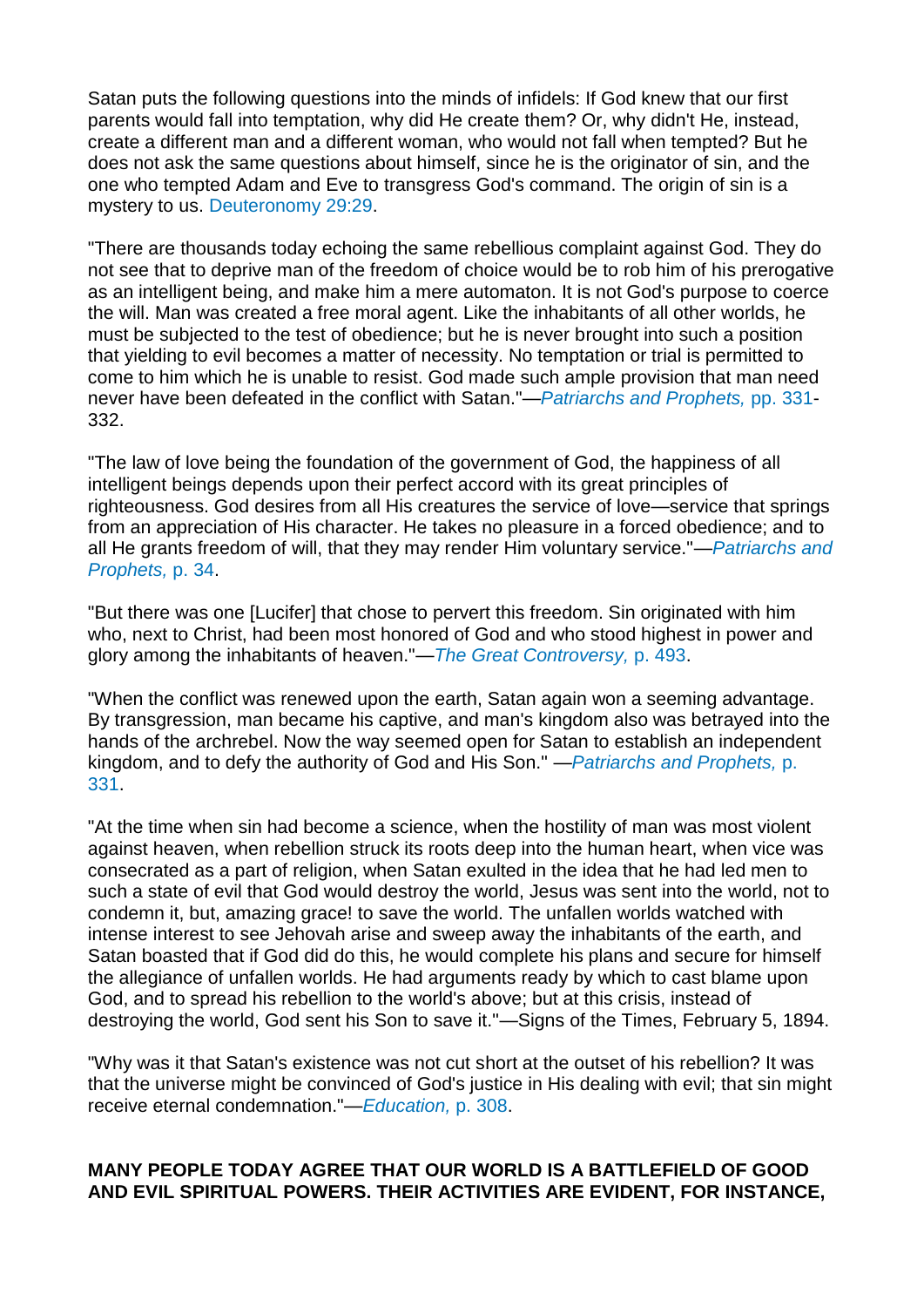**IN THE DRAMATIC CONTRAST BETWEEN THE HAPPINESS OF LIFE AND THE PAIN OF DEATH, THE BEAUTY OF LOVE AND THE CRUELTY OF HATE, OR THE FACT THAT SOMETIMES GOOD PEOPLE ARE THE ONES WHO SUFFER THE MOST (CF. PS. 73:2-17; MAL. 3:13-18). IN JESUS' PARABLE OF THE WEEDS (MATT. 13:24-29), THE SERVANTS ASKED THE OWNER OF THE FIELD, "SIR, DIDN'T YOU SOW GOOD SEED IN YOUR FIELD? WHERE THEN DID THE WEEDS COME FROM?" AND THE OWNER REPLIED, "AN ENEMY DID THIS."**

The mysterious coexistence of and dispute between good and evil do raise a few crucial questions: Did that controversy have a beginning, and will it ever end? What is its basic theological meaning? And, more, how widespread is it in our world today? This article seeks to find some biblical answers to these three foundational questions.

#### **How It All Began**

The great controversy is a currently ongoing cosmic conflict that had a beginning and will have an end. Its mysterious beginning in the heavenly courts was foreseen but not ordained by God, who "made provision to meet the terrible emergency." After losing his gratitude to God and becoming increasingly jealous of Him (Isa. [14:12-14;](https://biblia.com/bible/nkjv/Isa.%2014.12-14) Eze. [28:12-17\)](https://biblia.com/bible/nkjv/Ezek.%2028.12-17), Lucifer began to spread his apostasy in the heavenly courts. "God in His great mercy bore long with Lucifer,"3 but there came a time when the rebellion was consolidated, and Lucifer (who became Satan) and his angels were "hurled to the earth" (Rev. [12:7-9\)](https://biblia.com/bible/nkjv/Rev.%2012.7-9).

With the fall of Adam and Eve [\(Gen.](https://biblia.com/bible/nkjv/Gen.%203) 3), earth became the battlefield of good and evil.

### **Great Controversy**

All humanity is now involved in a great controversy between Christ and Satan regarding the character of God, His law, and His sovereignty over the universe. This conflict originated in heaven when a created being, endowed with freedom of choice, in selfexaltation became Satan, God's adversary, and led into rebellion a portion of the angels. He introduced the spirit of rebellion into this world when he led Adam and Eve into sin. This human sin resulted in the distortion of the image of God in humanity, the disordering of the created world, and its eventual devastation at the time of the worldwide flood. Observed by the whole creation, this world became the arena of the universal conflict, out of which the God of love will ultimately be vindicated. To assist His people in this controversy, Christ sends the Holy Spirit and the loyal angels to guide, protect, and sustain them in the way of salvation. (Rev. [12:4-9;](https://biblia.com/bible/nkjv/Rev.%2012.4-9) Isa. [14:12-14;](https://biblia.com/bible/nkjv/Isa.%2014.12-14) Eze. [28:12-18;](https://biblia.com/bible/nkjv/Ezek.%2028.12-18) [Gen.](https://biblia.com/bible/nkjv/Gen.%203) 3; [Rom.](https://biblia.com/bible/nkjv/Rom.%201.19-32) [1:19-32;](https://biblia.com/bible/nkjv/Rom.%201.19-32) [5:12-21;](https://biblia.com/bible/nkjv/Rom%205.12-21) [8:19-22;](https://biblia.com/bible/nkjv/Rom%208.19-22) [Gen.](https://biblia.com/bible/nkjv/Gen.%206%E2%80%938) 6–8; 2 [Peter](https://biblia.com/bible/nkjv/2%20Pet%203.6) 3:6; 1 [Cor.](https://biblia.com/bible/nkjv/1%20Cor.%204.9) 4:9; Heb. [1:14.](https://biblia.com/bible/nkjv/Heb.%201.14))Human history is much more than just the stage of human actions. It is indeed the scene of a continuous struggle between Satan's deceiving strategies and God's redemptive plan. Despite Satan's success in misleading the vast majority of human beings, God is still in control of the whole struggle and allows it to develop only within certain limits (cf. [Dan.](https://biblia.com/bible/nkjv/Dan.%204.32) 4:32). Whenever those limits are pushed, God intervenes through His judgment, as in the destructions of the antediluvian world by the Flood [\(Gen.](https://biblia.com/bible/nkjv/Gen.%206%E2%80%937) 6–7) and of Sodom, Gomorrah, Admah, and Zeboiim by burning sulfur (Gen. [19:23-29;](https://biblia.com/bible/nkjv/Gen.%2019.23-29) Deut. [29:23;](https://biblia.com/bible/nkjv/Deut.%2029.23) [Jude](https://biblia.com/bible/nkjv/Jude%207) 7).

The pagan theory of natural immortality of the soul suggests that sin had a beginning but will never come to an end. By contrast, the Bible teaches that sin and sinners finally will be destroyed, and the universe will be restored to its original perfection and harmony. Through God's timely design of the plan of salvation [\(Gen.](https://biblia.com/bible/nkjv/Gen.%203.15) 3:15; Rev. [13:8\)](https://biblia.com/bible/nkjv/Rev.%2013.8) Christ's triumph over Satan, sin, and death  $(John 12:31; 14:30; 19:30; Rev 1:18)$  $(John 12:31; 14:30; 19:30; Rev 1:18)$  $(John 12:31; 14:30; 19:30; Rev 1:18)$  $(John 12:31; 14:30; 19:30; Rev 1:18)$  $(John 12:31; 14:30; 19:30; Rev 1:18)$  $(John 12:31; 14:30; 19:30; Rev 1:18)$  $(John 12:31; 14:30; 19:30; Rev 1:18)$  $(John 12:31; 14:30; 19:30; Rev 1:18)$  is assured. This